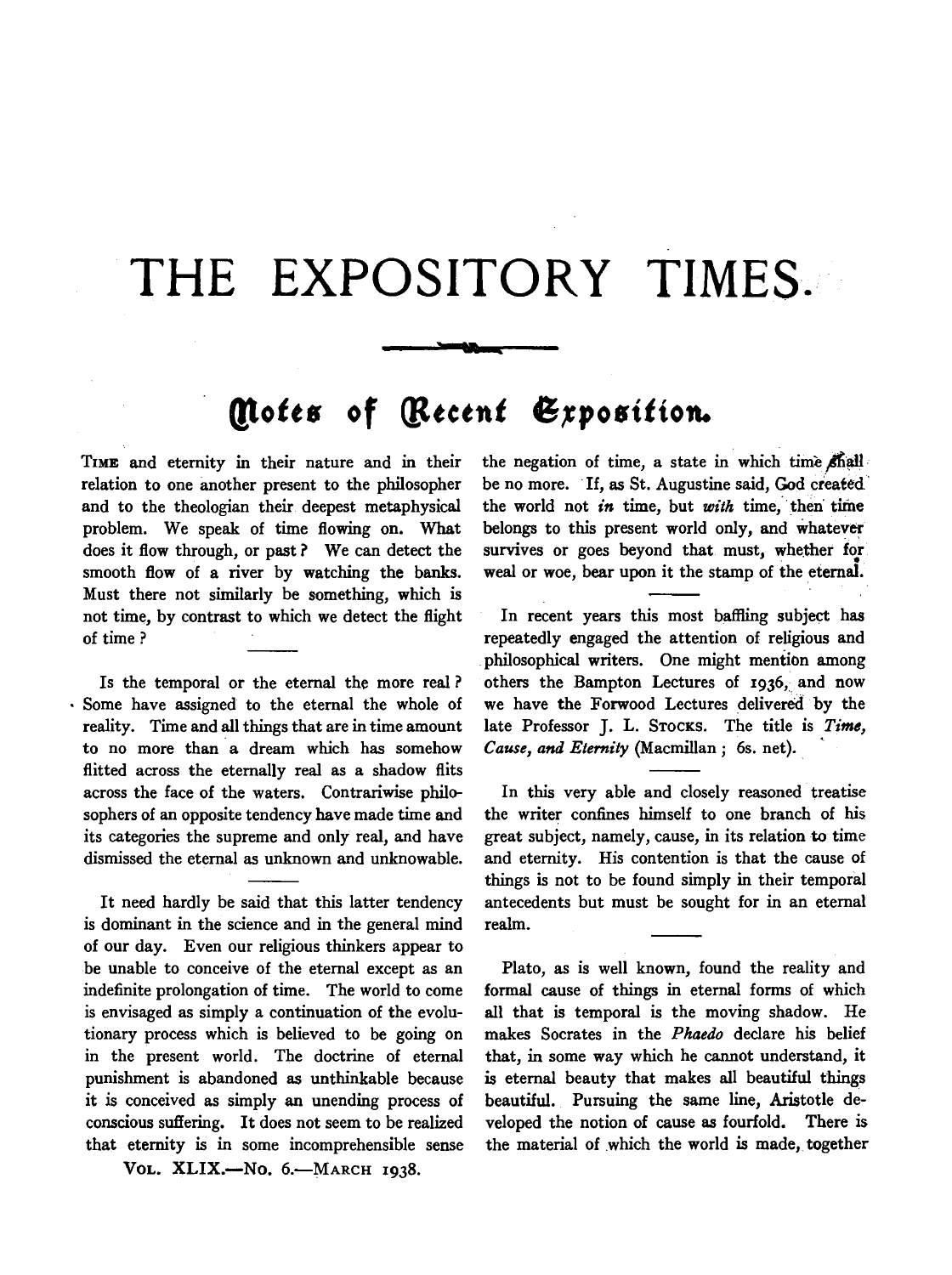with some dominant eternal form or essence which gives to it its character. Third, there is that which gives it motion, as we should say, the efficient cause. And, lastly, there is a principle directed to order and goodness, what we call the final cause, a divine purpose running through the whole.

Now it must be obvious to any one acquainted with modem thought that some of Aristotle's four causes have been practically ruled out. In modem science things are thought to be fully explained by their components and physical antecedents. ' Matter is no longer the destined recipient of appropriate form, and the source of movement is no longer the embodied form actuating the process which leads to a further embodiment of the same form. Both matter and motion acquire autonomy. Matter becomes equivalent to Body, and Motion is now an ultimate fact.' In a word, the scientist has become frankly materialistic, and when he philosophizes he finds no room for the operation of eternal and final causes, that is, for God and a divine purpose in the world.

At the same time, there is evidence of a growing doubt among scientists themselves as to the sufficiency of their own materialistic explanation. Physicists are brought to a halt before the mystery of the atom, and are more ready to concede the possible presence and action of some spiritual force. Science, as Planck the doyen of German scientists admits, must now surrender its fundamental assumption that ' the course of a process can be explained by means of an analysis of it into its spacial and temporal elements.' Under a similar constraint, biologists have begun to speak · about ' emergence ' and ' *creative* evolution,' indicating thereby that the whole is in some way greater than the sum of its parts, that there is a power behind the evolutionary process which causes new forms to appear.

This side of things is emphasized in the science of history, which must ever be opposed to the materialism of physical science. In history the dominant thing is not matter but form, that is some influence of a spiritual kind operating on and

shaping matter. History' must necessarily involve making will and reason the universal directing forces of the world,' and the idea of progress 'involves .an exaltation of man in the scheme of things which is quite foreign to the scientific point of view.' ' The *vera causa* for the historian is always in the end form, not matter-a powerful and outstanding personality, the pervasive character of an age or of a people, each regarded as drawing from the environment material or opportunity, rather than as resultants deducible by otherwise assured scientific principles from the ascertained nature of that environment.'

The question rises, Can the scientific and the historical view be reconciled ? Any philosophy or world view that claims to be comprehensive must take account of both, and the Greek synthesis must be held to be more complete than any which the modem world offers. The modem world is trying to work with too narrow a conception of cause, and we need for a solution the reintroduction of something like the Aristotelian conception of a timeless formal cause. There must be a full and frank recognition of the material cause. All the physical elements in any situation can be entirely accounted for from this point of view. But 'just as a fixed alphabet and vocabulary do not prevent poets from continually enriching civilization with novelties in poetry, so with Nature, we may suppose, the element of sameness does not obstruct the continual appearance of difference.' Mere dead repetition would deprive the passage of time of all meaning. The ceaseless repetition which is characteristic of Nature ' for the first time acquires sense and significance when it is seen as the vehicle of life.' ' The recognition of the historical point of view has given life and mind an independent position and significance.'

Yet such a picture as this still fails to give complete satisfaction. Our minds instinctively seek for some means of grasping the universe as a whole, and of finding significance and value in it. This is fundamentally a demand for organic unity. The human mind ' is not satisfied that events on the world stage shall be shown as running on endlessly,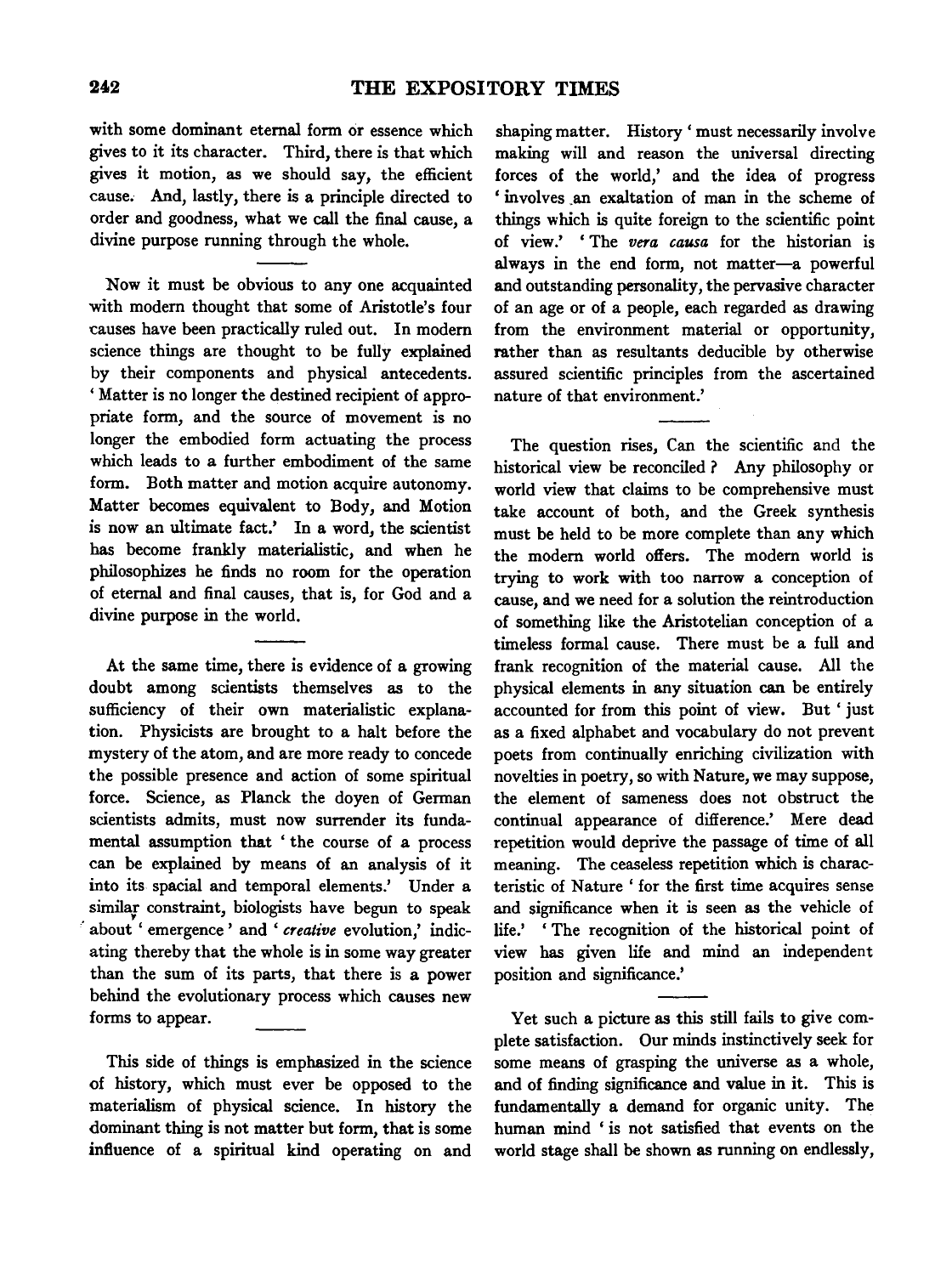haphazard, a series of loose episodes; it will have its beginning, the creation of the world *;* its end, the day of judgment, so that what falls between may be significant. It will have also its Great Artificer, the omnipotent God, who is eternally the same.'

This supra-temporal view has great practical value for ethical life. ' A man can no more find his way through the complicated problems of personal and social life if he has no eyes but for them, than he can find his way across the sea if he keeps his eyes on the ship and on the waves. In navigation the stars provide the fixed point of reference which he needs, and for practical affairs similarly an external reference is the indispensable condition of security.' This principle could be formulated and defended on purely ethical grounds, but ' it has been the special service of religion to the practical life of man that it has consistently exerted. itself to keep this principal alive, giving it at the same time new warmth and colour from the rich resources of religious enthusiasm.'

Dr. Francis UNDERHILL, Bishop of Bath and Wells, has published a popular monograph on *Saint Peter* (Centenary Press *;* 7s. 6d. net). He has succeeded very well in overcoming the difficulty presented by the fact that the New Testament material is so slight and the legendary material so vast. What he has done is this. He has expounded the New Testament material carefully and elaborately, and the legendary material he has treated compendiously.

Bishop UNDERHILL's standpoint in theology is essentially conservative. In his references, for example, to the miracles of Christ he notes that the wheel has now so fully turned that miracles, instead of affording any support to the truth of the revelation of God in Christ, are regarded by many apologists as positive embarrassments. But he goes on to point out that many of the miracles of Christ are to-day regarded as more likely than they were twenty-five years ago; and he adds that as we come to understand better the movements of spiritual knowledge as well as scientific discovery serious thought will turn still further towards positive belief in ' some, at least,' of the signs which followed the ministry of our Lord.

His treatment of the incident of Christ's walking on the sea is in line with the standpoint above adumbrated. He is careful to mention that some scholars regard the story as a Christian Midrash rather than the record of an actual incident. On the other hand, he says that the phenomenon of ' levitation ' occurs so abundantly in· the histories of the Saints that it is difficult to doubt the fact of its occurrence *;* and that what can apparently be done by a Hindu or by an English medium is also possible for Jesus Christ and for Peter. Moreover, if what Christians believe about Jesus Christ is true, we should not expect His actions, any more than His teaching, to remain on the level of common experience.

But can an essential conservatism afford to be so accommodating as our author seems to be in the words that follow : ' Whether we regard the walking on the water as a pious tale with little or no historical foundation, or whether we believe it as a solid fact, the teaching involved is unaffected by the critical position we take up or by our acceptance of the incident as literally true. At the lowest we have here a parable pregnant with meaning ; at the highest a searching test of the faith of Peter and his fellows.' On such principles it would not matter if all the miracles of Christ were resolved into parables ; and yet, apparently, our author would not be content that this should be.

One is naturally interested in an expositor's treatment of Christ's words, 'Thou art Peter, and upon this rock I will build my church.' From this sentence the Roman Catholic Church deduces in part her claim to be the only Christian and Catholic Church, all other Christian bodies being in heresy and schism and therefore excommunicate.

Bishop UNDERHILL admits that the passage, if genuine, strongly supports the position of Peter as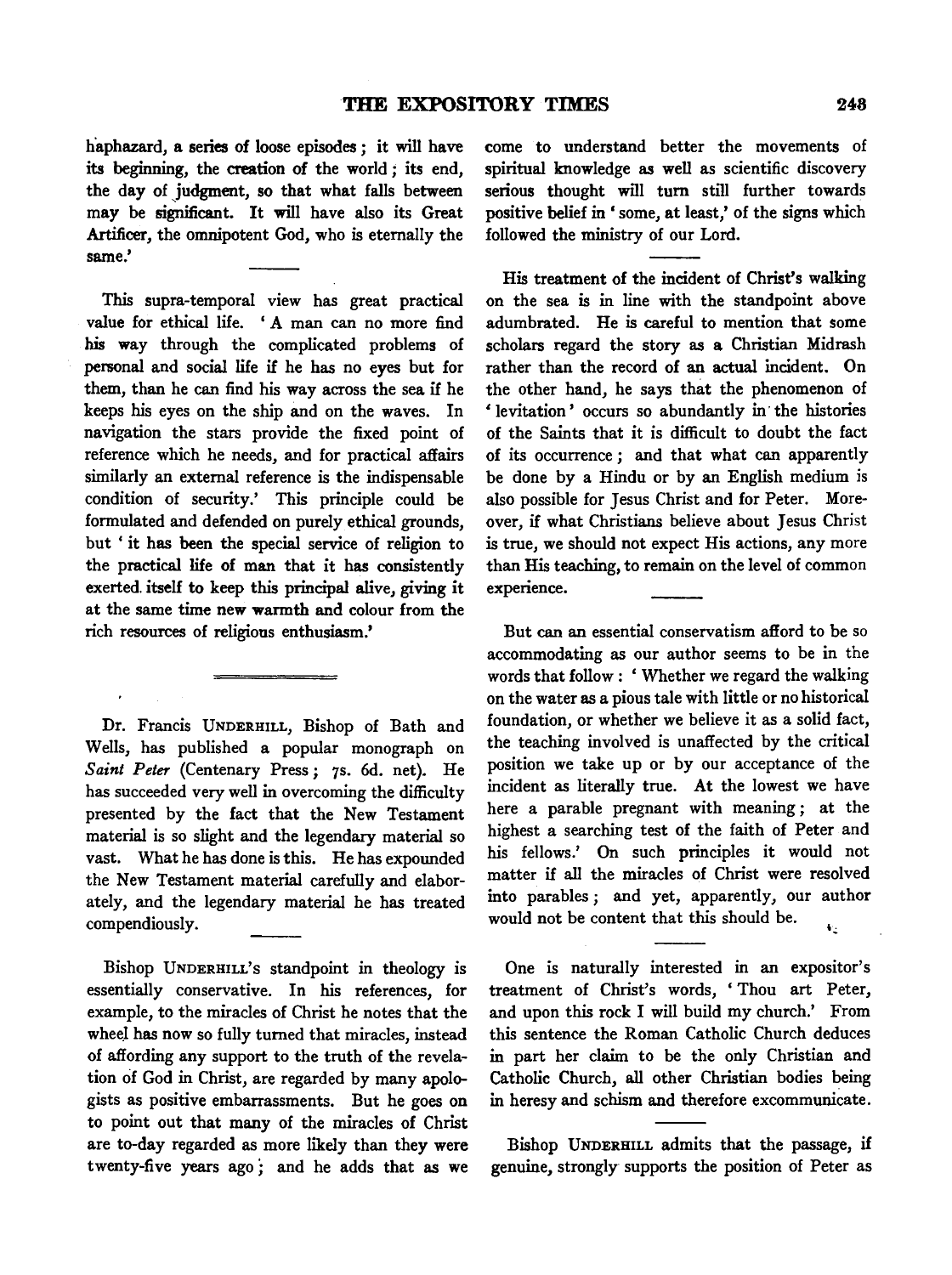Prince of the Apostles, though he would not allow the claim. But he does not enter afresh into the controversy. He reviews, however, the arguments for and against the position that the words reported to have been spoken by Christ to Peter are a' gloss,' added in the interests of the Roman claim. Let us set out these arguments in brief.

*For* the interpretation of the words as a 'gloss.' (r) St. Matthew alone of the three first Evangelists has recorded the words, though they occur in a passage taken over from St. Mark. (2) The identification of the Kingdom with the visible Church presupposes a later, though still early, period in the history of the Church. (3) If Peter was declared to be the rock on which the Church is to be founded, why the later argument as to which of the disciples is the greatest ?

*Against* the interpretation of the words as a 'gloss.' (1) The passage, if an addition, is only a little later than the original text. (2) Peter's outspoken witness to the truth would naturally meet with a strong commendation. (3) St. Matthew writing for Jews would be the more likely to recall such words ; the other Synoptists wrote for Gentiles. (4) The language used. in the whole passage (Peter addressed as ' Simon,' human nature described as ' flesh and blood ') is characteristic of Christ. (5) The history of the Early Church confirms the words attributed to Christ, as Peter stands head and shoulders above the other disciples.

Our author adds, as against the Roman Catholic view, that nowhere in the New Testament, except in this passage, is any special office created for Peter. He remains one of the Apostles, as such occupying a unique position, having like the other Apostles no successor.

Perhaps the most striking part of Mr. BEZZANT's book on *Aspects of Belief* (reviewed elsewhere) is the opening section which deals with the Christian doctrine of man. After, in his opening chapter, discussing the nature of personality, he goes on to explore the fundamental experiences of sin, forgiveness, and grace. These have been interpreted in the past in the light of a traditional anthropology, based upon the early narrative of the Fall in the Book of Genesis, accepted as revealed truth. We now know, however, that that story dates from a time subsequent to the exalted monotheism and lofty moral teaching of the great prophets of Israel.

At first, and for long centuries afterwards, the story was not regarded as an explanation of realized sinfulness and of a consequent alienation from God ; it was rather an explanation of the physical struggles of life, its trials and hardships, of the fact that life is not lived in a Paradise of pleasantness and peace. We know the story to be myth-an attempt to account for facts when the knowledge requisite for explanation was scanty. It is strange, but nevertheless a fact, that the famous story in Gn 3 influenced neither the theology nor the anthropology of the Old Testament, which contains no reference to it. The Old Testament was concerned with the fact of sin, which was not consjdered mysterious, rather than with any theories of the origin of sin.

The main lines of the historical Christian conception of man were laid by St. Paul and fixed by St. Augustine. The real origin of what they wrote was in their own experience, in their own inward conflicts. St. Paul accepted the Genesis story of Adam's sin as fact; and it came to be accepted not only as fact, but as the explanation of the inward moral struggle and of the strength of the passions, with which originally the story was not concerned. But the great passages in the Epistle to the Romans which deal with this question had very little influence in the Early Church. It was not until the text of Romans was made the basis of systematic comment and exposition that the significance of the passages dealing with human sin was realized.

Even now it is difficult to understand St. Paul's doctrine of human nature and of sin except as it comes to us through the mind of St. Augustine. It is true that the great Mrican theologian's extreme views of the total depravity of human nature owing to the transmission of the supposedly corrupted seed of Adam, and the shocking implications which he